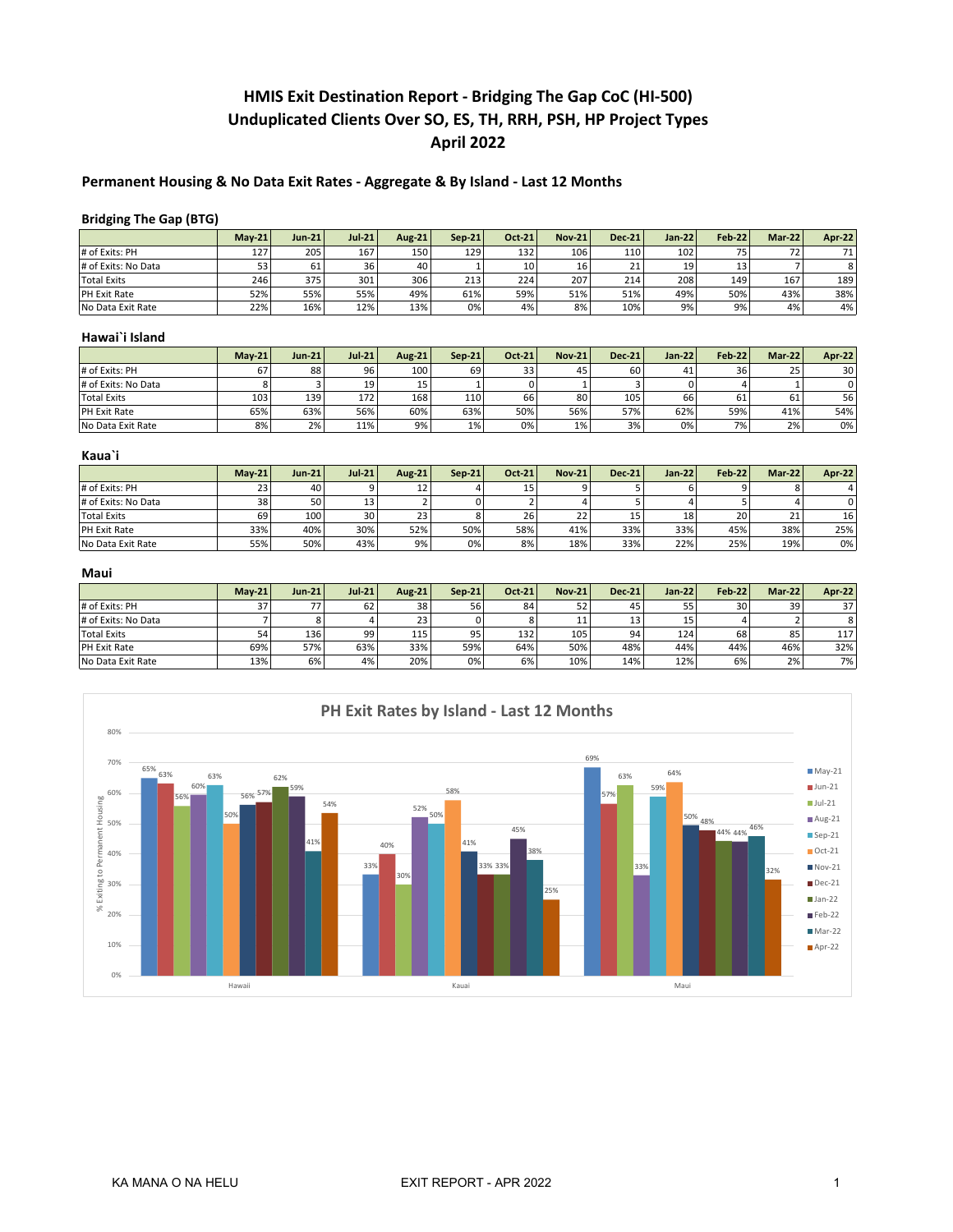#### **PH and No Data Exits by County & Project Type**

|                                                                   | <b>PH Exits</b> | <b>No Data Exits</b> | <b>Total Exits</b> | % to PH | % No Data |
|-------------------------------------------------------------------|-----------------|----------------------|--------------------|---------|-----------|
| <b>Hawaii</b>                                                     | 30              |                      | 56                 | 54%     | 0%        |
| Emergency Shelter (ES)                                            |                 |                      | 15                 | 13%     | 0%        |
| <b>Homelessness Prevention</b>                                    |                 |                      |                    | 100%    | 0%        |
| PH - Permanent Supportive Housing (disability required for entry) |                 |                      |                    | 100%    | 0%        |
| PH - Rapid Re-Housing                                             | 15              |                      | 15                 | 100%    | 0%        |
| <b>Street Outreach</b>                                            | 10              |                      | 23                 | 43%     | 0%        |
| Kauai                                                             |                 |                      | 16                 | 25%     | 0%        |
| Emergency Shelter (ES)                                            |                 |                      |                    | 100%    | 0%        |
| <b>Homelessness Prevention</b>                                    |                 |                      |                    | 100%    | 0%        |
| <b>Street Outreach</b>                                            |                 |                      | 14                 | 14%     | 0%        |
| Maui                                                              | 37              | 8                    | 117                | 32%     | 7%        |
| Emergency Shelter (ES)                                            | 12              | 8                    | 42                 | 29%     | 19%       |
| <b>Homelessness Prevention</b>                                    |                 |                      |                    | 100%    | 0%        |
| PH - Permanent Supportive Housing (disability required for entry) |                 |                      |                    | 67%     | 0%        |
| PH - Rapid Re-Housing                                             |                 |                      | 8                  | 63%     | 0%        |
| <b>Street Outreach</b>                                            | 11              |                      | 57                 | 19%     | 0%        |
| <b>Grand Total</b>                                                | 71              | 8                    | 189                | 38%     | 4%        |

#### **Auto-Exits by County & Street Outreach Project**

|                                                              | <b>Auto-Exits</b> | <b>Total SO Exits</b> | % Auto Exited |
|--------------------------------------------------------------|-------------------|-----------------------|---------------|
| <b>Hawaii</b>                                                |                   | 23                    | 0%            |
| CARE - ESG-CV Hawaii Street Outreach                         |                   | 9                     | 0%            |
| HOPE - HPO Hawaii Regions 1, 8, 9, 10 - Street Outreach      |                   | 4                     | 0%            |
| HOPE - HPO Hawaii Regions 2, 3, 4, 5, 6, 7 - Street Outreach |                   |                       | 0%            |
| HOPE - LMI Street Outreach (AMHD Funded)                     |                   | 8                     | 0%            |
| Kauai                                                        |                   | 14                    | 0%            |
| CARE - ESG-CV Kauai Street Outreach                          |                   | 9                     | 0%            |
| FLC - HPO Kauai Street Outreach                              |                   | 5                     | 0%            |
| Maui                                                         |                   | 57                    | 0%            |
| CARE - ESG-CV Maui Street Outreach                           |                   | 15                    | 0%            |
| FLC - HPO Maui Regions 1, 2, 3, 6 - Street Outreach          |                   | 22                    | 0%            |
| FLC - HPO Maui Regions 4, 5 - Street Outreach                |                   | 20                    | 0%            |
| <b>Grand Total</b>                                           |                   | 94                    | 0%            |

# **PH Exits Compared to Total Exits by Project Type**

|                                                                          | <b>PH Exits</b> | % of PH Exits | <b>Total Exits</b> | % to PH |
|--------------------------------------------------------------------------|-----------------|---------------|--------------------|---------|
| <b>Emergency Shelter (ES)</b>                                            | 15              | 21%           | 58                 | 26%     |
| <b>Homelessness Prevention</b>                                           | 10.             | 14%           | 10                 | 100%    |
| <b>PH</b> - Permanent Supportive Housing (disability required for entry) |                 | 4%            |                    | 75%     |
| PH - Rapid Re-Housing                                                    | 20              | 28%           | 23                 | 87%     |
| Street Outreach                                                          | 23              | 32%           | 94                 | 24%     |
| <b>Grand Total</b>                                                       | 71              | 100%          | 189                | 38%     |